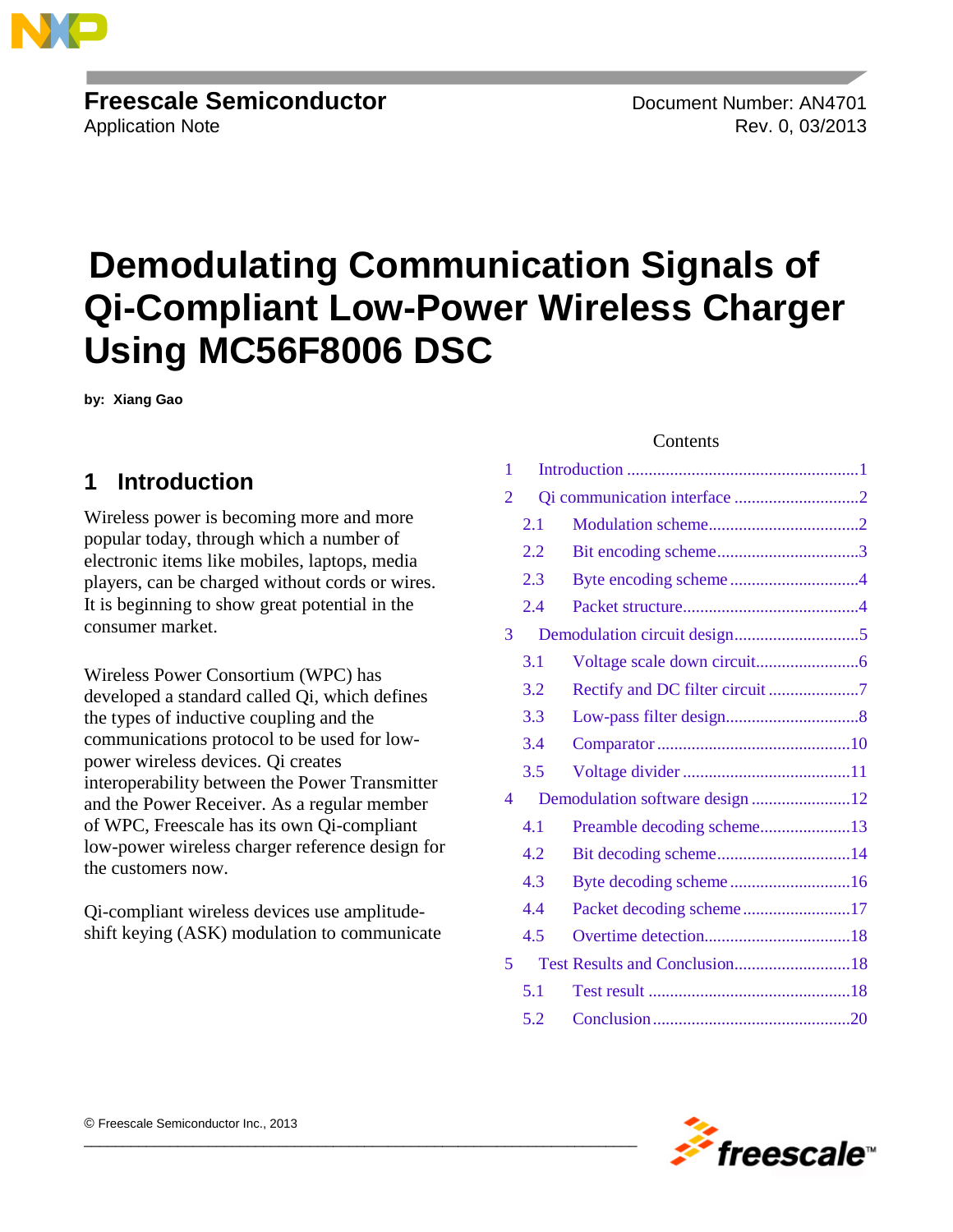

between Power Receiver and Power Transmitter. This application note aims to describe the Qi communication data demodulation design for wireless charger transmitter with MC56F8006 digital signal controller (DSC) including Qi communication interface, demodulation circuits design, and demodulation software design.

# <span id="page-1-0"></span>**2 Qi communication interface**

Amplitude shift keying (ASK) is a relatively simple modulation scheme. ASK is equivalent to the amplitude modulation of the analog signal, and the carrier frequency signal is multiplied by a binary digital. The frequency and phase of the carrier are kept constant, and the amplitude is variable. Information bits are passed through the carrier's amplitude. It is called binary amplitude shift keying (2ASK) because the modulation signal can take only two binary levels, 0 or 1. The multiplication result of this binary digit with the carrier frequency is equivalent to the carrier frequency on or off. It means that the modulated digital signal is 1 when carrier transmission takes place and 0 when there is no carrier transmission.

The Power Receiver communicates to the Power Transmitter using backscatter modulation. For this purpose, the Power Receiver modulates the amount of power drawn from the Power Signal. The Power Transmitter detects this as a modulation of the current through and/or voltage across the Primary Cell. In other words, the Power Receiver and Power Transmitter use amplitude modulated Power Signal to provide a Power Receiver to Power Transmitter communications channel.

## <span id="page-1-1"></span>2.1 Modulation scheme

The Power Receiver shall modulate the amount of power drawn from the Power Signal, such that the Primary Cell current or Primary Cell voltage assumes two states, namely a HI state and a LO state. A state is characterized in that the amplitude is constant within a certain variation  $\Delta$  for at least t<sub>s</sub> ms. The difference of the amplitude of the Primary Cell current in the HI and LO state is at least 15 mA. The difference of the amplitude of the Primary Cell voltage in the HI and LO state is at least 200 mV. [Figure](#page-2-1)  [1](#page-2-1) and [Table 1](#page-2-2) show the details.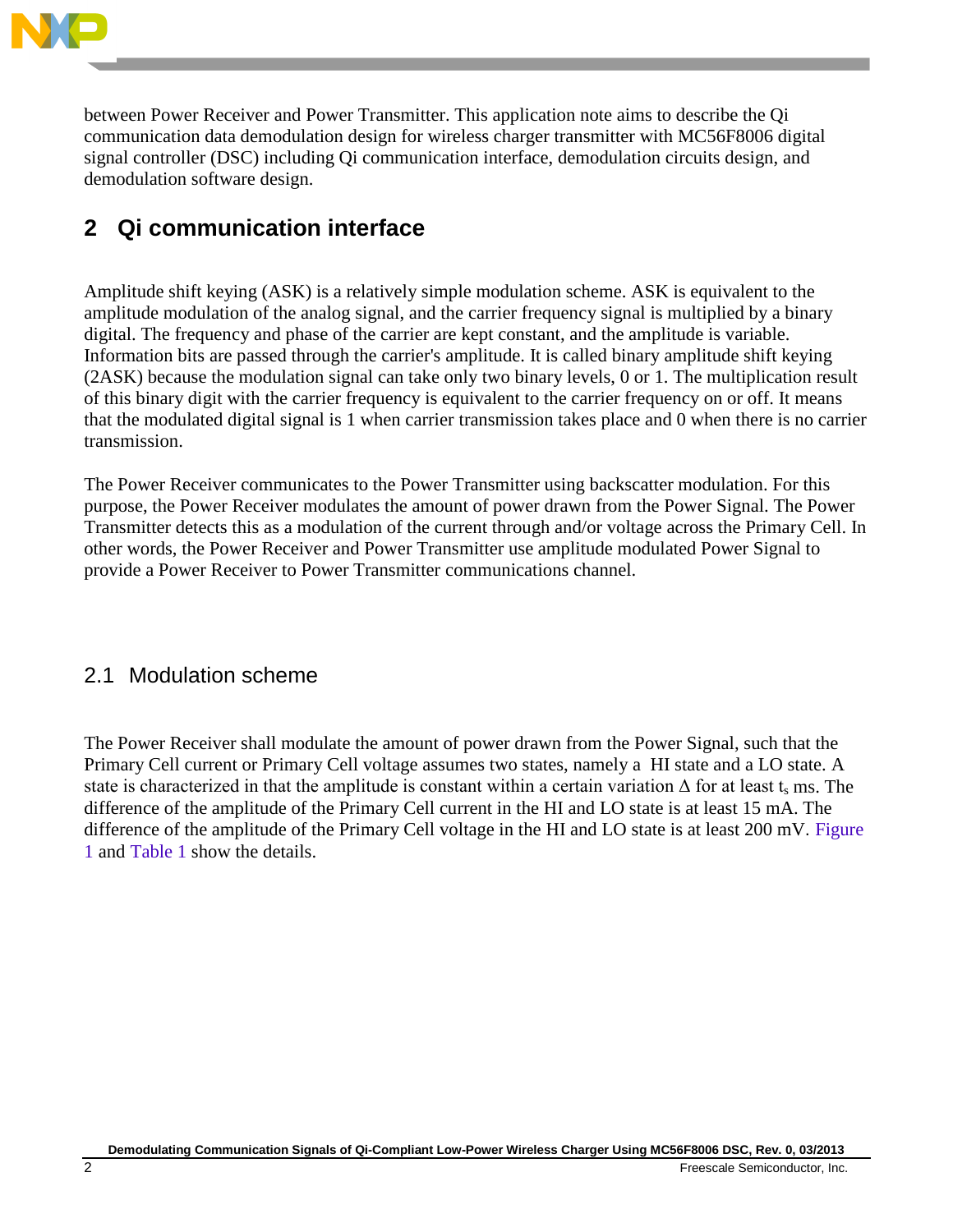



**Figure 1. Modulation scheme**

<span id="page-2-1"></span>

| <b>Parameter</b>            | Svmbol | Value | Unit |
|-----------------------------|--------|-------|------|
| Maximum transition time     |        | 100   | us   |
| Minimum stable time         |        | -50   | us   |
| Current amplitude variation |        |       | mА   |
| Voltage amplitude variation |        |       |      |

**Table 1. Modulation timing definition**

# <span id="page-2-2"></span><span id="page-2-0"></span>2.2 Bit encoding scheme

The Power Receiver shall use a differential bi-phase encoding scheme to modulate data bits onto the Power Signal. For this purpose, the Power Receiver shall align each data bit to a full period  $t_{\text{CLK}}$  of an internal clock signal, such that the start of a data bit coincides with the rising edge of the clock signal. This internal clock signal shall have a frequency  $f_{CLK} = 2^{\pm 4\%}$  kHz.

The Receiver shall encode a ONE bit using two transitions in the Power Signal, such that the first transition coincides with the rising-edge of the clock signal, and the second transition coincides with the falling-edge of the clock signal. The Receiver shall encode a ZERO bit using a single transition in the Power Signal, which coincides with the rising-edge of the clock signal. The following figure shows an example.

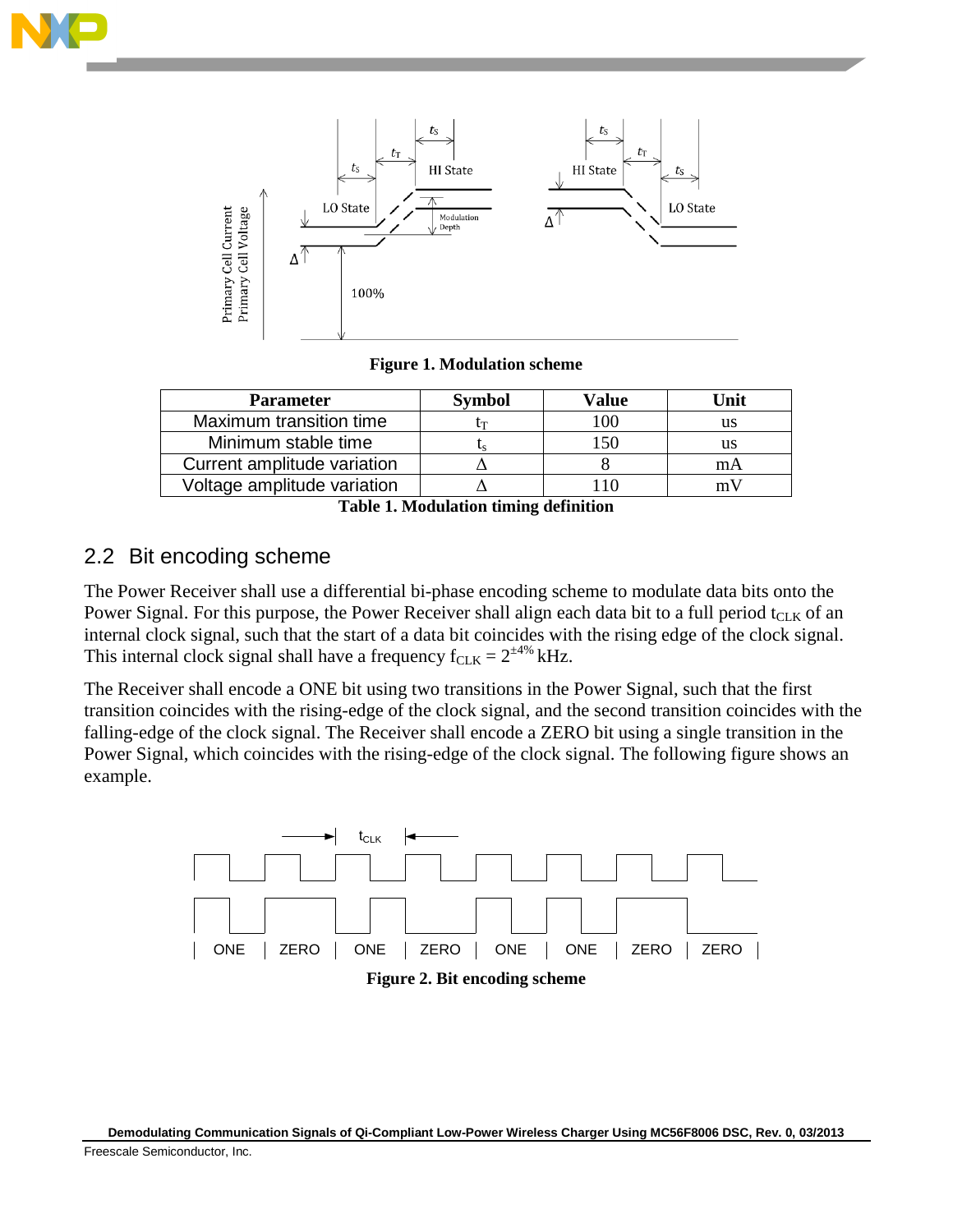

# <span id="page-3-0"></span>2.3 Byte encoding scheme

The Power Receiver shall use an 11-bit asynchronous serial format to transmit a data byte. This format consists of a start bit, the 8 data bits of the byte, a parity bit, and a single stop bit. The start bit is a ZERO. The order of the data bits is LSB first and the parity bit is odd. This means that the Power Receiver shall set the parity bit to ONE if the data byte contains an even number of ONE bits. Otherwise, the Power Receiver shall set the parity bit to ZERO. The stop bit is a ONE.

The following figure shows the data byte format including the differential bi-phase encoding of each individual bit, using the value 0x35 as an example.



# <span id="page-3-1"></span>2.4 Packet structure

The Power Receiver shall communicate to the Power Transmitter using data packets. As shown in [Figure 4,](#page-3-2) a packet consists of four parts, namely a preamble, a header, a message, and a checksum. The preamble consists of a minimum of 11 and a maximum of 25 bits, all set to ONE, and encoded as defined in [Bit encoding scheme](#page-2-0)**.** The preamble enables the Power Transmitter to synchronize with the incoming data and accurately detect the start bit of the header.

The header, message, and checksum consist of a sequence of three or more bytes encoded as defined in [Header](#page-4-1), [Message](#page-4-2), and [Checksum](#page-4-3).



#### **Figure 4. Packet structure**

<span id="page-3-2"></span>The Power Transmitter shall consider a data packet as received correctly if:

- The Power Transmitter has detected at least four preamble bits that are followed by a start bit.
- The Power Transmitter has not detected a parity error in any of the bytes that comprise the packet. This includes the header byte, the message bytes, and the checksum byte.
- The Power Transmitter has detected the stop bit of the checksum byte.
- The Power Transmitter has determined that the checksum byte is consistent. (see [Checksum\)](#page-4-3)

If the Power Transmitter does not receive a packet correctly, the Power Transmitter shall discard the packet, and not use any of the information contained therein. In the ping phase as well as in the identification and configuration phase, this typically leads to a timeout, which causes the Power Transmitter to remove the Power Signal.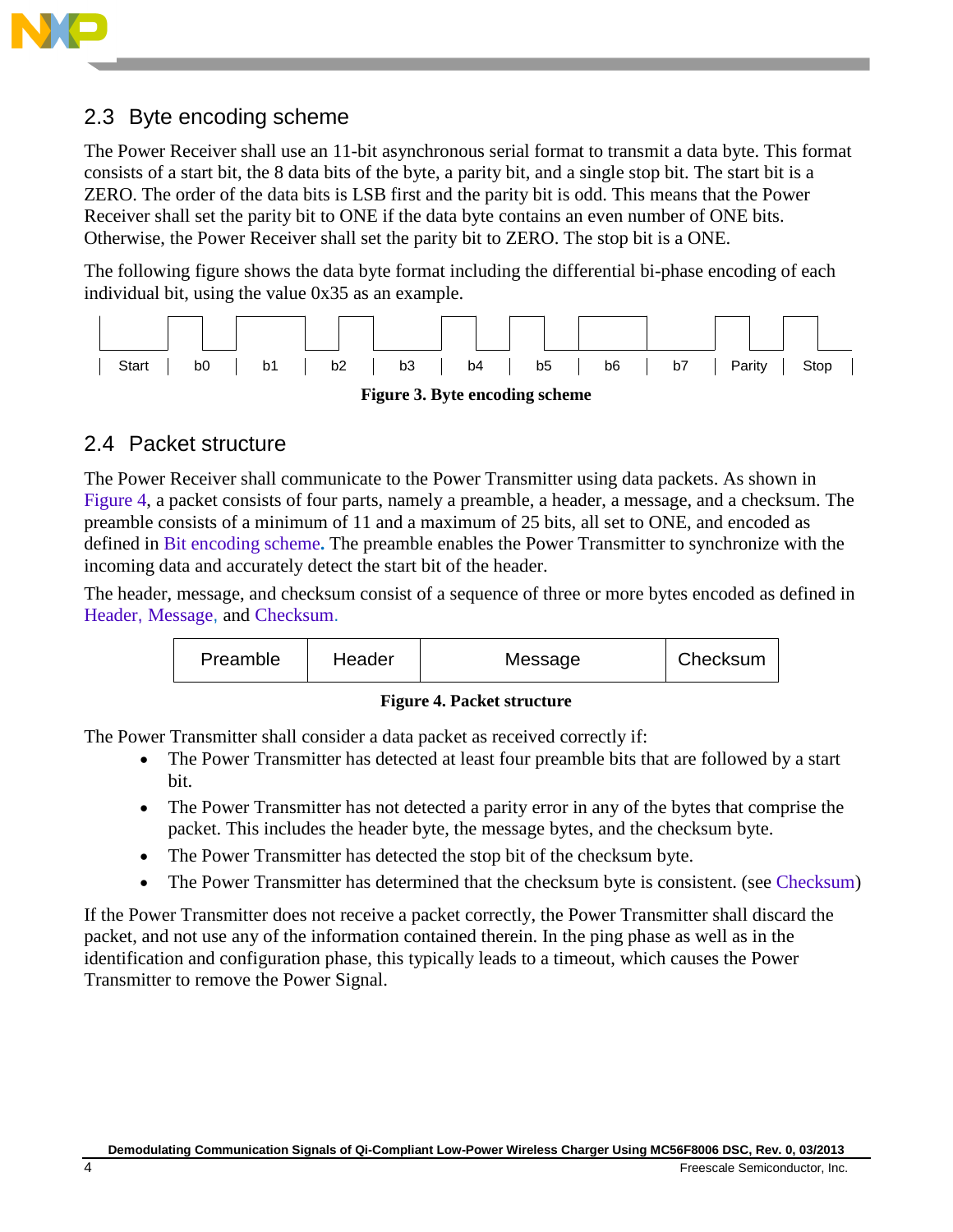

# <span id="page-4-1"></span>**2.4.1 Header**

The header consists of a single byte that indicates the packet type. In addition, the header implicitly provides the size of the message contained in the packet.

# <span id="page-4-2"></span>**2.4.2 Message**

The Power Receiver shall ensure that the message contained in the packet is consistent with the packet type indicated in the header. See Qi Specification, Part1 Section 6 for a detailed definition of the possible messages. The first byte of the message, byte B0, directly follows the header.

# <span id="page-4-3"></span>**2.4.3 Checksum**

The checksum consists of a single byte, which enables the Power Transmitter to check for transmission errors. The Power Transmitter shall calculate the checksum as follows:

$$
C := H \oplus B_0 \oplus B_1 \oplus \dots \oplus B_{last}
$$

Where C represents the calculated checksum, H represents the header byte, and  $B_0, B_1, \ldots, B_{\text{last}}$  represent the message bytes.

If the calculated checksum and the checksum byte contained in the packet are not equal, the Power Transmitter shall determine that the checksum is inconsistent.

# <span id="page-4-0"></span>**3 Demodulation circuit design**

The Power Receiver communicates to the Power Transmitter using backscatter modulation as defined in [Modulation scheme.](#page-1-1) The function of communication demodulation circuit is to detect the 2 kHz Communication Signal from the 110 kHz Power Signal.



**Figure 5. Block diagram of communication demodulation circuit**

<span id="page-4-4"></span>[Figure 5](#page-4-4) shows the block diagram of communication demodulation circuit. The input of the circuit is coil voltage with communication signals, and the output is communication data following bit encoding scheme. The circuit can be divided into the following five parts:

- Voltage scale down part
- Rectifier and DC filter
- Low-pass filter
- Electric level comparator
- Communication wave voltage divider

Each of these components is described in the following subsections.

[Figure 6](#page-5-1) shows the input of the demodulation circuit. The fundamental waves are the primary voltage and the carrier waves are communication signals.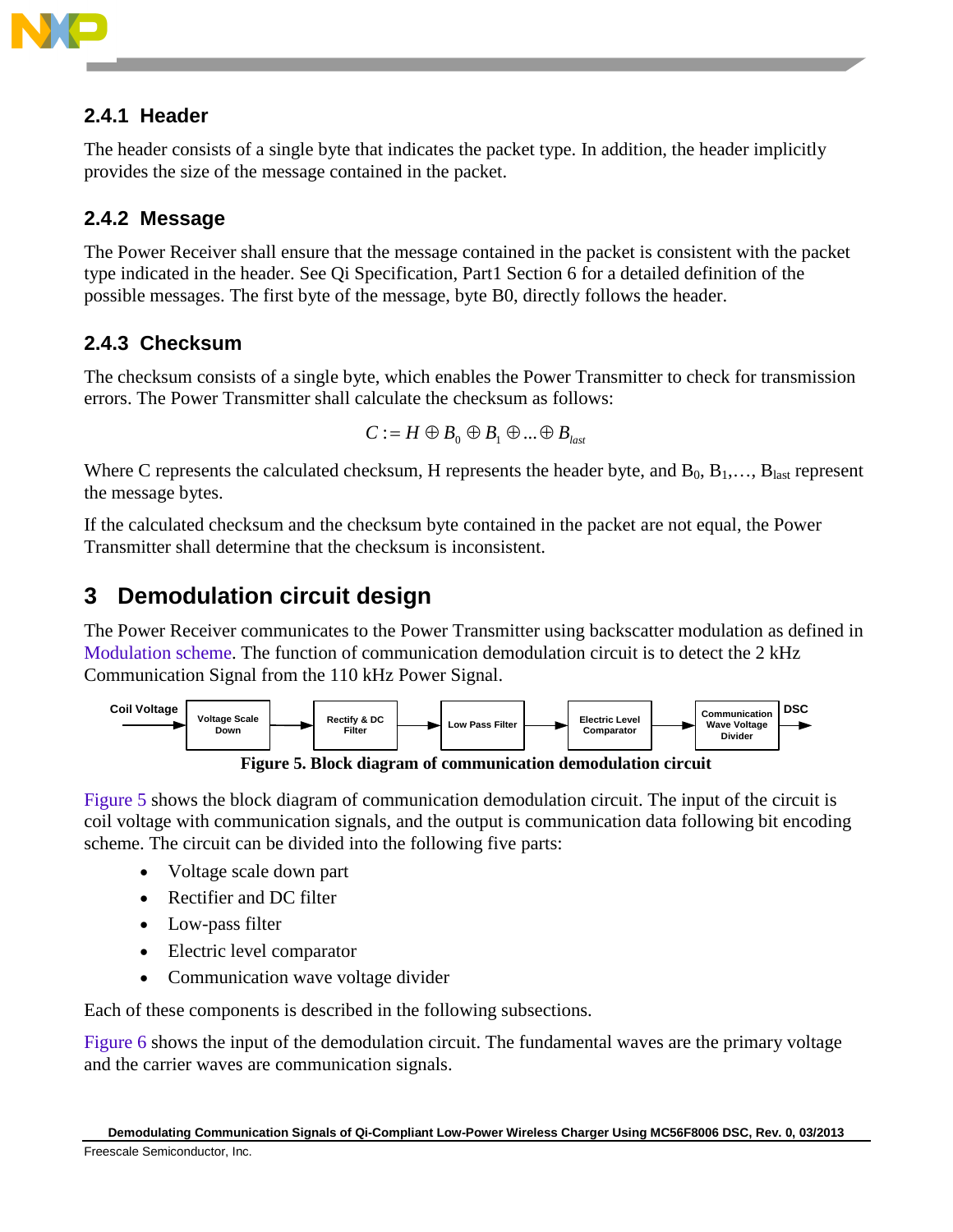



**Figure 6. Waveform of primary coil voltage**

## <span id="page-5-1"></span><span id="page-5-0"></span>3.1 Voltage scale down circuit

The range of coil voltage is from 16-32 V pk-pk, and can reach levels exceeding 40 V pk-pk. As shown in [Figure 7,](#page-5-2) the function of a voltage scale down circuit is to scale down the voltage Coil\_IN to GNDA and Coil\_OUT to GNDA. Differential circuit is used to adjust the midpoint of the wave to 2.5 V and the amplitude of the wave between 0–5 V.



<span id="page-5-2"></span>[Figure 8](#page-6-1) shows the communication wave after the voltage scale down circuit.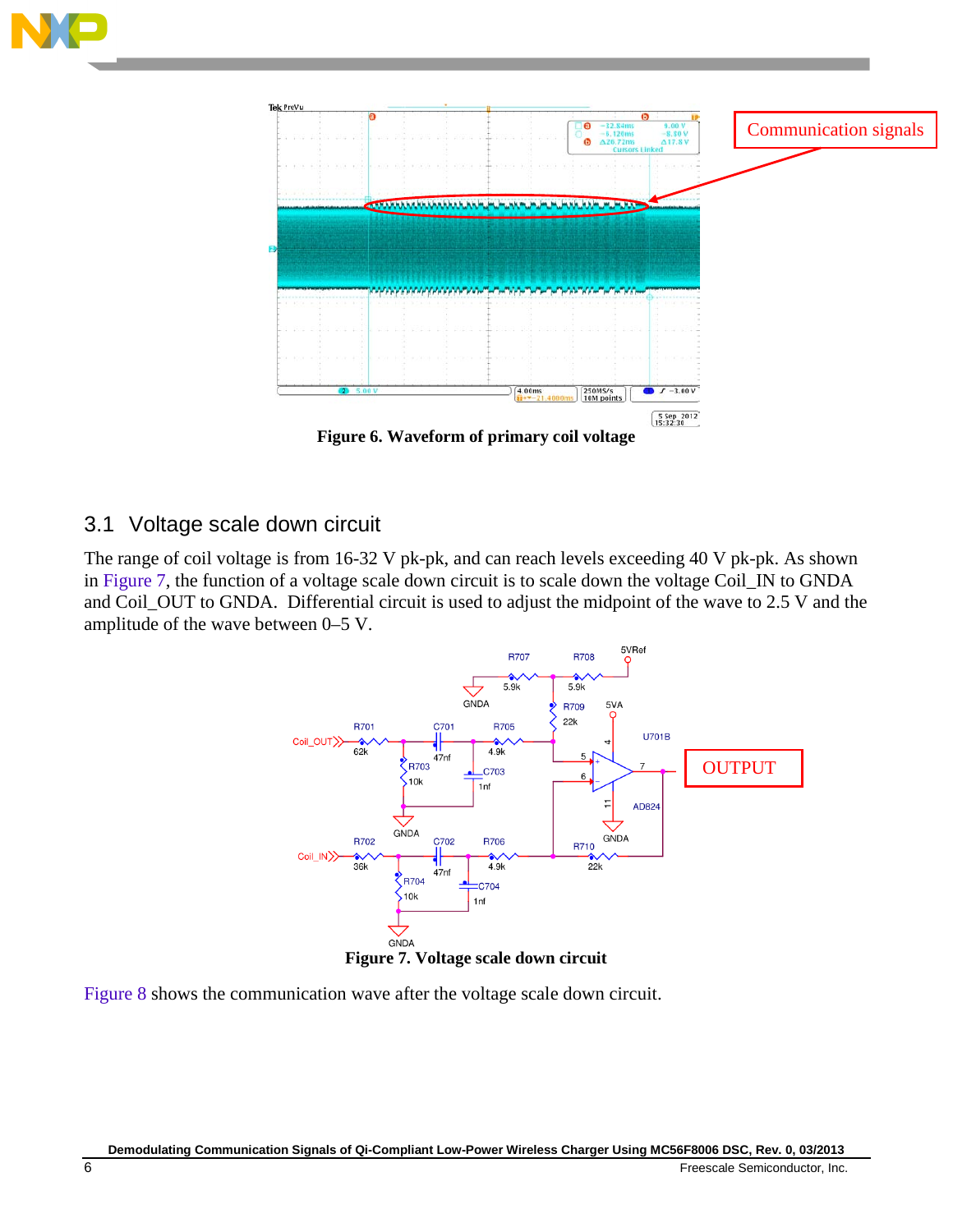



**Figure 8. Communication wave after the voltage scale down circuit**

## <span id="page-6-1"></span><span id="page-6-0"></span>3.2 Rectify and DC filter circuit

As shown in [Figure 9,](#page-6-2) the functions of rectify and DC filter circuit are as follows.

- 1. Rectify the wave to get the first half cycle, transfer the sinusoidal wave to saw tooth wave.
- 2. Filter the DC part of the wave to make 2.5 V the middle point of the sawtooth wave.



**Figure 9. Rectifier and DC filter circuit**

<span id="page-6-2"></span>[Figure 10](#page-7-1) shows the communication wave after rectify and DC filter circuit.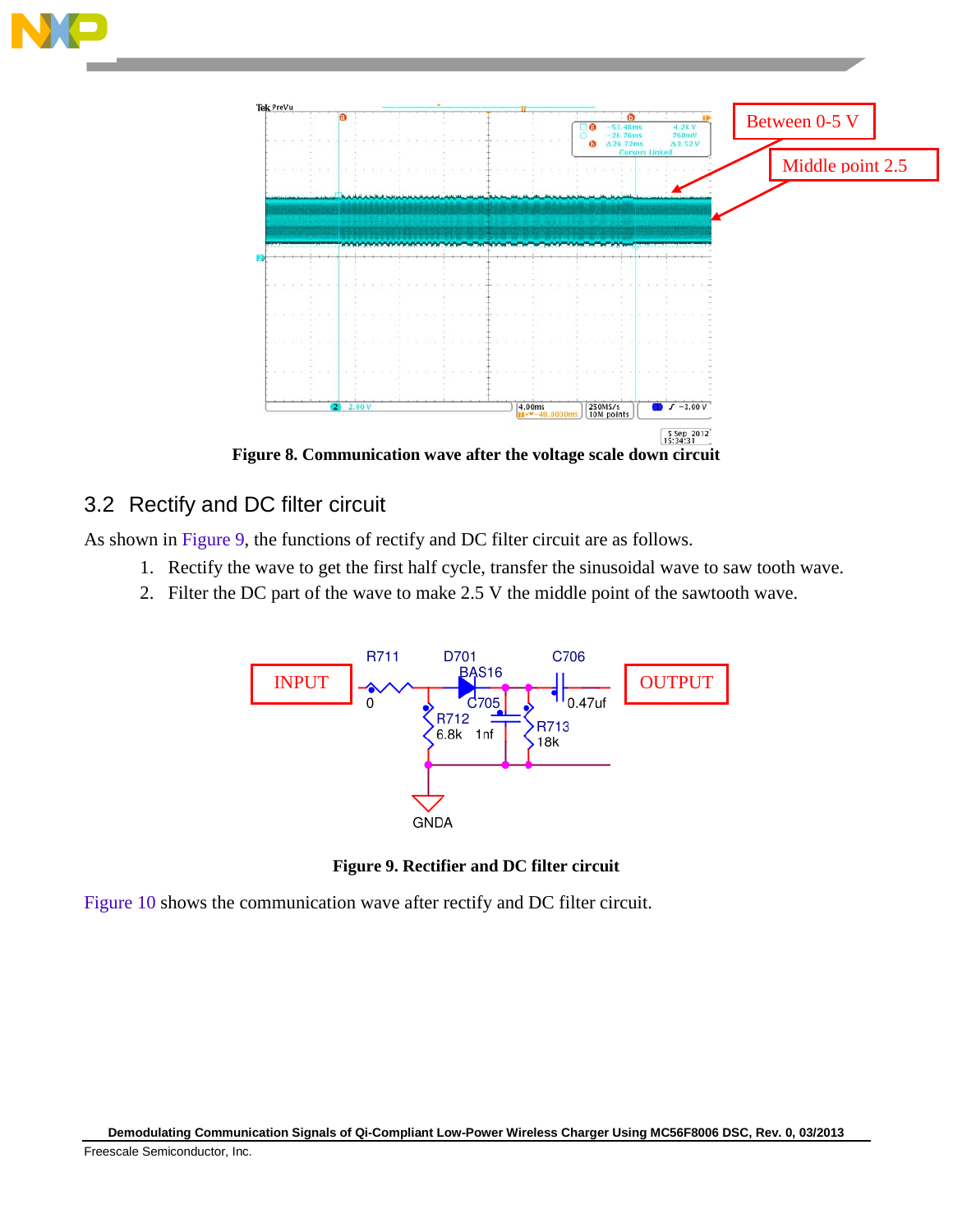



**Figure 10. Communication wave after the rectify and DC filter circuits**

# <span id="page-7-1"></span><span id="page-7-0"></span>3.3 Low-pass filter design

[Figure 11](#page-7-2) shows the low-pass filter circuit. Improved second-order low pass filter is used. The function is to filter the 107 kHz high-frequency power wave to get the 2 kHz low-speed communication data.



<span id="page-7-2"></span>**Figure 11. Low-pass filter**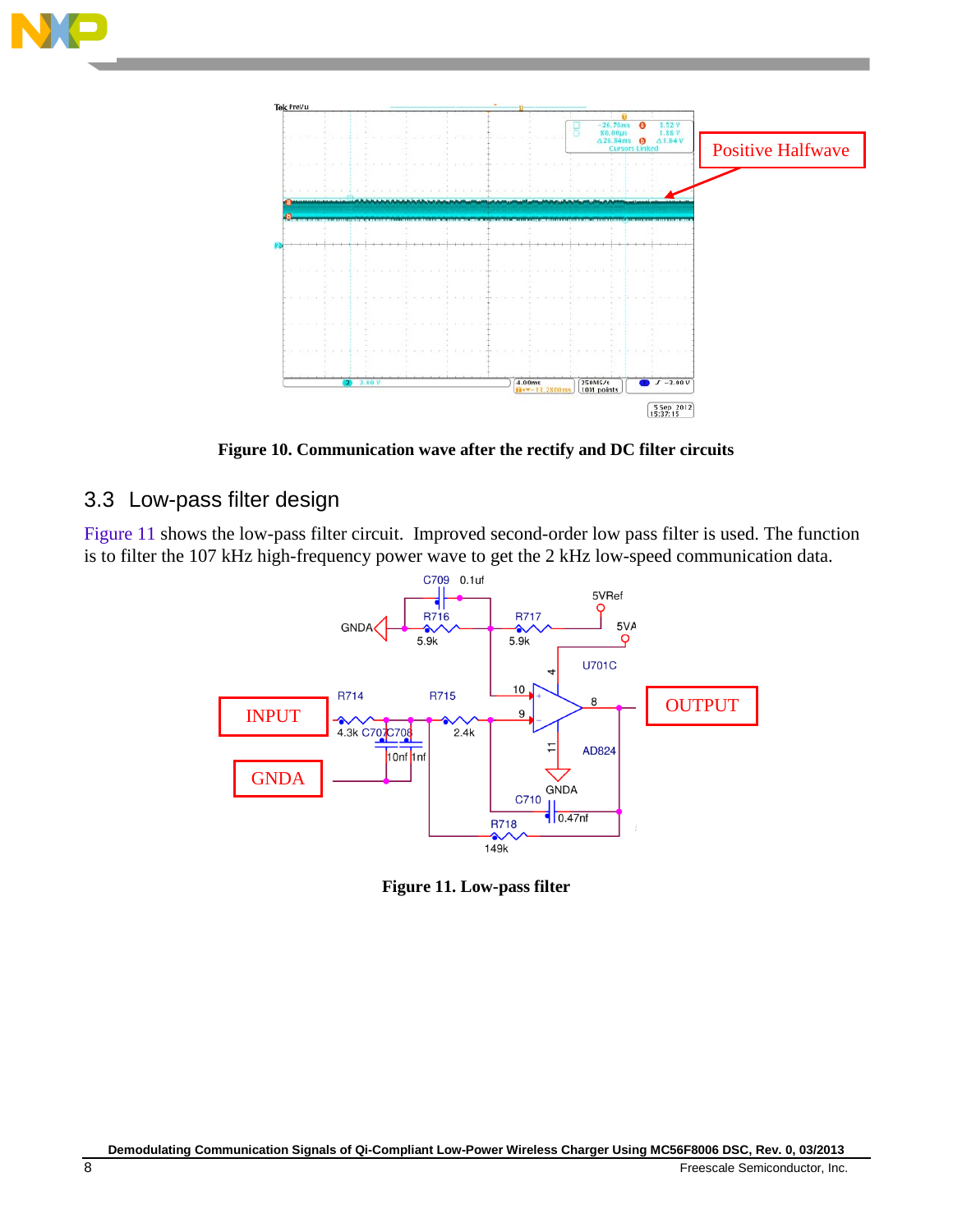



#### **Figure 12. Improved second-order low-pass filter**

<span id="page-8-0"></span>[Figure 12](#page-8-0) shows the schematic of improved second-order low-pass filter selected in the design. The following equations can be used to determine several parameters of the low-pass filter.

$$
V_{o}(s) = \frac{-1}{sC_{2}R_{2}}V_{N}(s)
$$

Where  $V_0(s)$  is the output of the second-order low pass filter, and  $V_N(s)$  is the voltage at point N. The current to point N is 0. See the following equation.

$$
\frac{V_{\rm i}(s) - V_{\rm N}(s)}{R_{\rm i}} - V_{\rm N}(s)sC_{\rm i} - \frac{V_{\rm N}(s)}{R_{\rm 2}} - \frac{V_{\rm N}(s) - V_{\rm o}(s)}{R_{\rm f}} = 0
$$

 $V_i(s)$  is the input of the second-order low-pass filter. Resistors  $R_1$ ,  $R_2$ ,  $R_f$  and capacitors  $C_1$  and  $C_2$ determine the parameters of low-pass filters.

Transfer function can be calculated using the following equation.

$$
A_{\nu}(s) = \frac{-R_{\rm f} / R_{\rm l}}{1 + sC_{\rm 2}R_{\rm 2}R_{\rm f}(\frac{1}{R_{\rm l}} + \frac{1}{R_{\rm 2}} + \frac{1}{R_{\rm f}}) + s^2C_{\rm l}C_{\rm 2}R_{\rm 2}R_{\rm f}}
$$

Set  $s = j\omega$ , then the frequency response can be calculated as:

$$
\dot{A}_{\nu} = \frac{A_{\nu p}}{1 - (\frac{f}{f_0})^2 + j\frac{1}{Q}\frac{f}{f_0}}
$$
\n
$$
(f_0 = \frac{1}{2\pi\sqrt{C_1C_2R_2R_f}}, A_{\nu p} = -\frac{R_f}{R_1}, Q = (R_1 \| R_2 \| R_f)\sqrt{\frac{C_1}{R_2R_fC_2}})
$$

 $(f_0: \text{Pass band Cut off frequency}, A_{vp}: \text{Pass band gain}, Q: |\dot{A}_v|_{(f=f_0)} = QA_{vp}$ 

Set R<sub>1</sub> = 4.3 k $\Omega$ , R<sub>2</sub>= 2.4 k $\Omega$ , R<sub>f</sub> = 149 k $\Omega$ , C<sub>1</sub> = 11 nF and C<sub>2</sub>= 0.47 nF.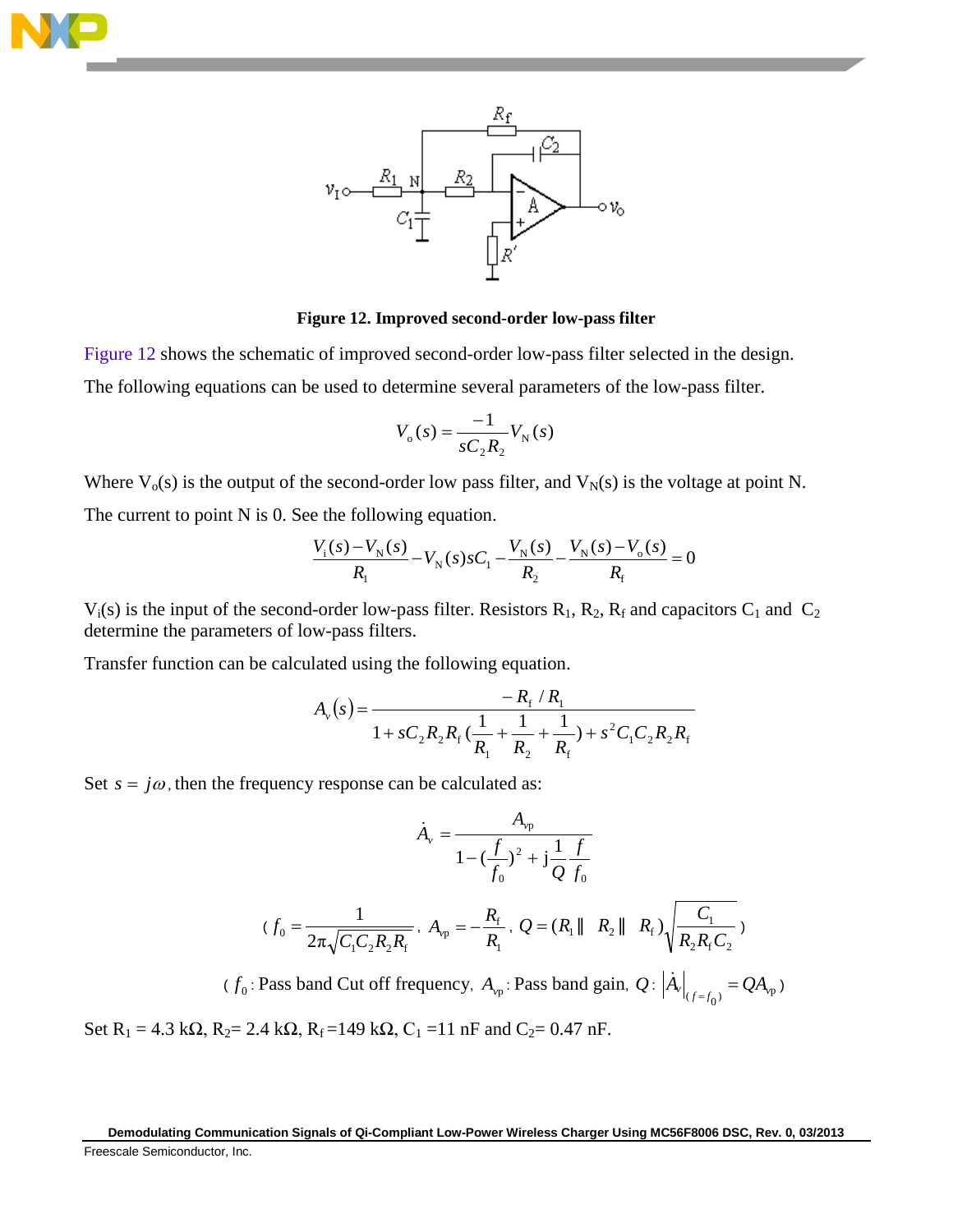

$$
f_0 = \frac{1}{2\pi\sqrt{C_1C_2R_2R_f}}
$$
  
= 
$$
\frac{1}{2\pi\sqrt{11*10^{-9}*0.47*10^{-9}*2.4*10^{3}*149*10^{3}}}
$$
  
= 3.7kHz  

$$
A_{vp} = -\frac{R_f}{R_1} = 34.65
$$

$$
Q = (R_1 || R_2 || R_f) \sqrt{\frac{C_1}{R_2R_fC_2}} = 1.13
$$

$$
|1 - (\frac{f_c}{f_0})^2 + j\frac{1}{Q}\frac{f_c}{f_0}| = \sqrt{2}
$$

$$
f_c = 1.33f_0 = 4.9kHz
$$

( $f_c$ : -3 db cut-off frequency)

The following figure shows the communication wave after the second-order LPF.



**Figure 13. Communication wave after the second-order low-pass filter**

## <span id="page-9-0"></span>3.4 Comparator

The function of comparator is to compare the input signal value with reference (2.5 V) to get a square wave. A comparator circuit is shown in the following figure.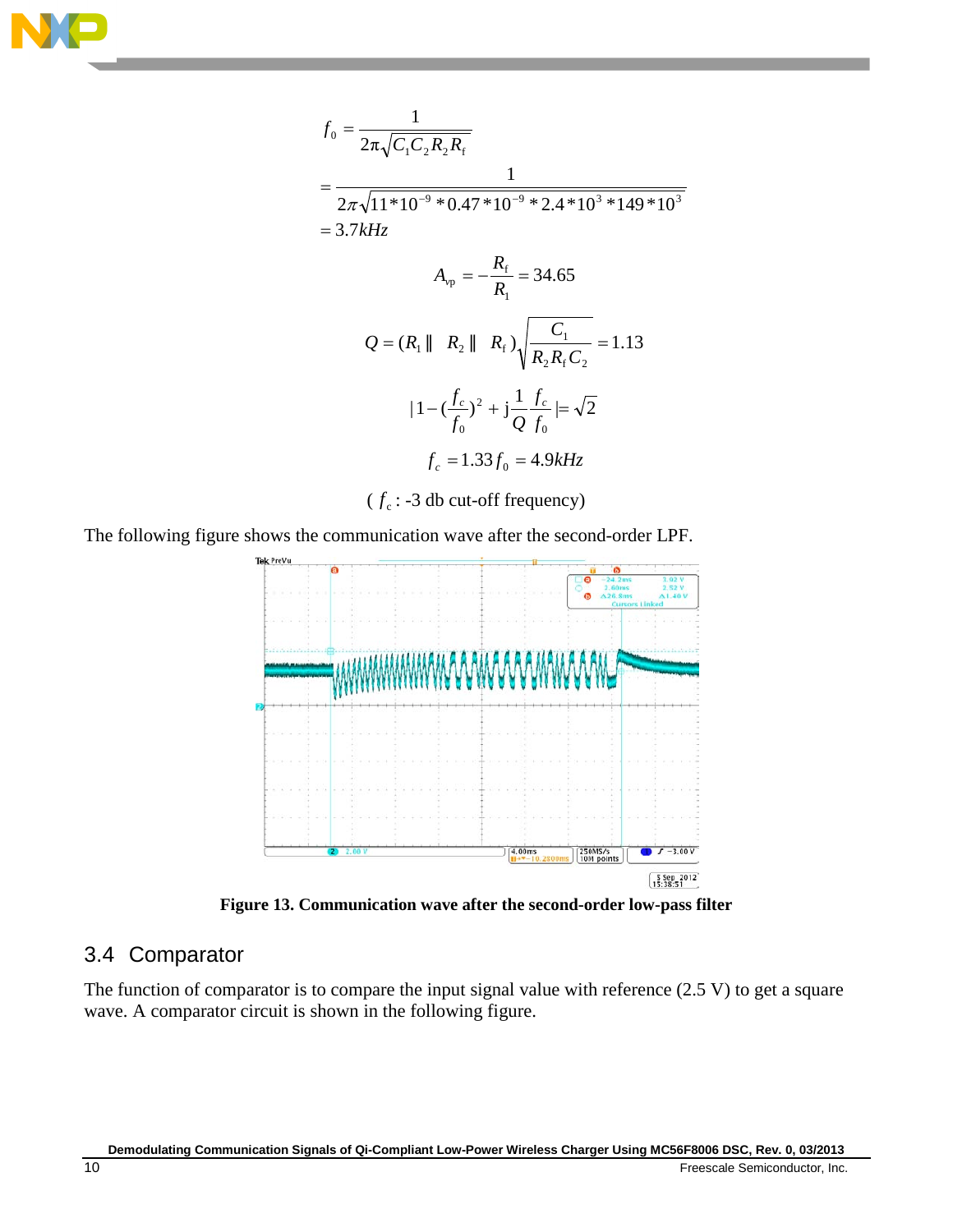



**Figure 14. Comparator circuits**

The following figure shows the communication wave after comparator circuit.



**Figure 15. Communication wave after the comparator circuit**

### <span id="page-10-0"></span>3.5 Voltage divider

The voltage divider circuit is shown in [Figure 16.](#page-11-1) The function of this circuit is to make the amplitude of square wave to be 3.3 V for the DSC to detect.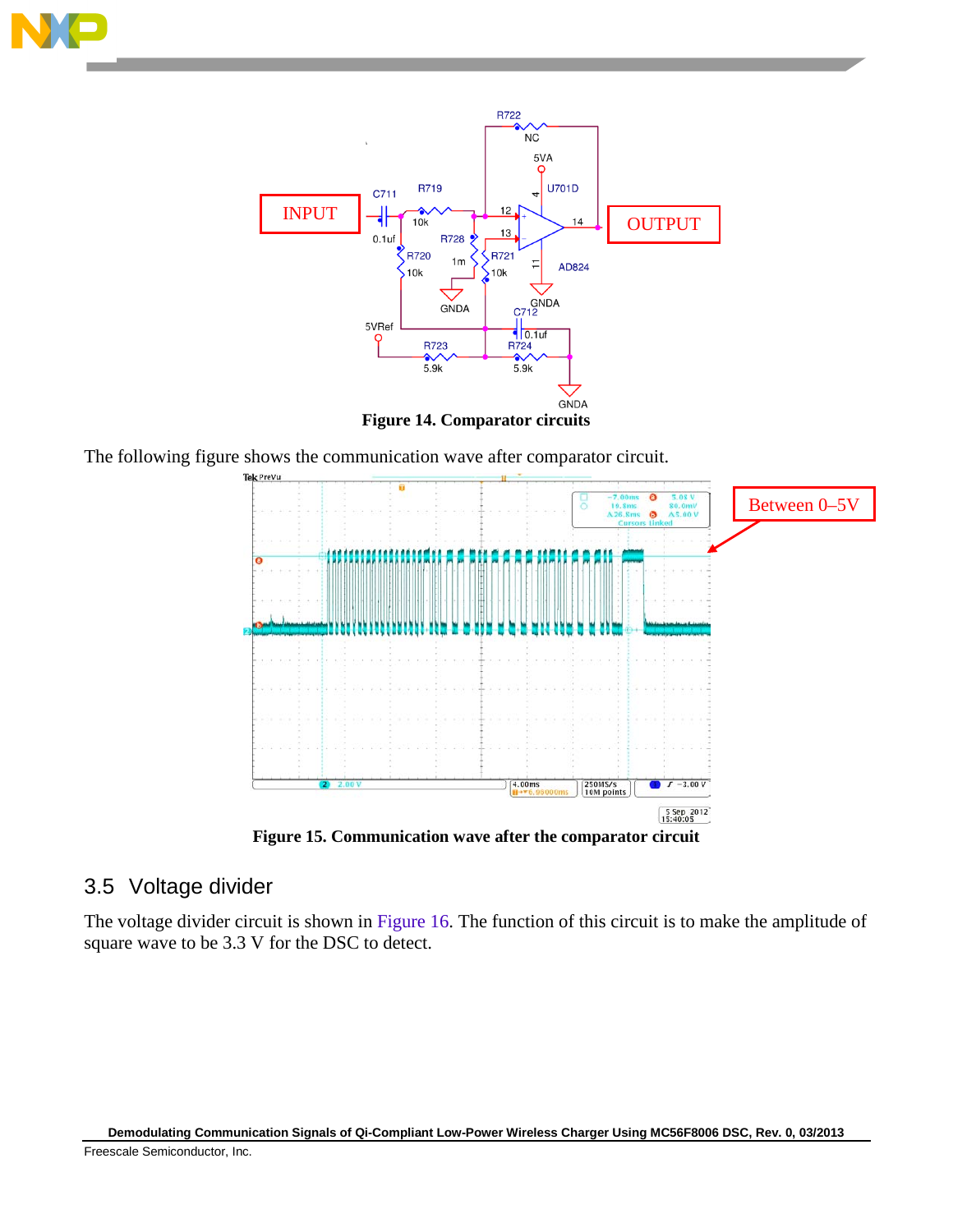



**Figure 16. Voltage divider circuit**

<span id="page-11-1"></span>[Figure 17](#page-11-2) shows the communication wave after the voltage divider circuit. The output of the circuit is connected to DSC capture input channel.



**Figure 17. Communication wave after the voltage divider circuit**

# <span id="page-11-2"></span><span id="page-11-0"></span>**4 Demodulation software design**

The timer module (TMR) of MC56F8006 DSC contains two identical counter/timer groups. Both counters have capture and compare capability. The capture register enables an external signal to take a "snapshot" of the counter's current value.

Freescale's Wireless Charger Transmitter uses the capture function of MC568006 DSC DTMR1 to realize the demodulation. The capture register will enable both the rising- and falling-edge trigger mode. When rising or falling edge occurs, the current counter value is triggered to be captured. By calculating the high-level and low-level signal lasting time, the data received can be demodulated.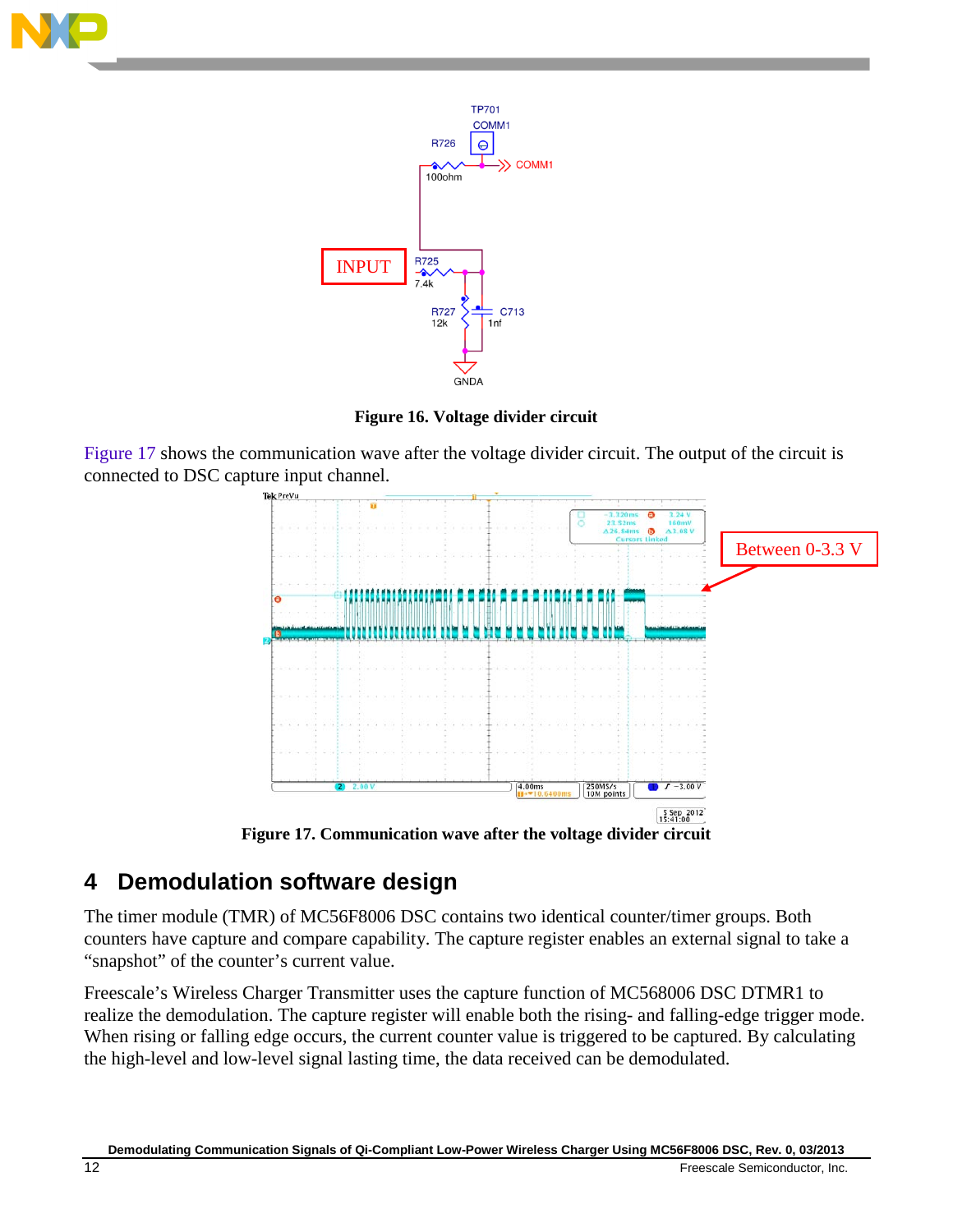

# <span id="page-12-0"></span>4.1 Preamble decoding scheme

In the beginning stages of a data packet, there may be some electric level transition lost, so it is critical to find the starting point of a header received. The preamble enables the Power Transmitter to synchronize with the incoming data and accurately detect the start bit of the header. The preamble consists of a minimum of 11 and a maximum of 25 bits, all set to ONE. A ZERO bit received means the end of preamble and the starting bit of the next byte.

[Figure 18](#page-12-1) shows the preamble decoding flowchart. When the Capture ISR occurs, it will record the capture value and check the receiving mode first. Considering the communication speed to be 2 Kbit/s, the period of a bit is 500 µs; a minimum of 11 and a maximum of 25 bits set to ONE means a minimum of 22 and maximum 50 of 250 µs pulses are captured.





<span id="page-12-1"></span>According to the Qi Protocol definition in [Byte encoding scheme,](#page-3-0) the Power Transmitter has detected at least four preamble bits that are followed by a start bit, which means at least eight 250 µs pulses are captured. In order to increase redundancy and reliability, set the half cycle time to be 200–300 µs, and full cycle time to be 400–600 µs.

**Demodulating Communication Signals of Qi-Compliant Low-Power Wireless Charger Using MC56F8006 DSC, Rev. 0, 03/2013** Freescale Semiconductor, Inc.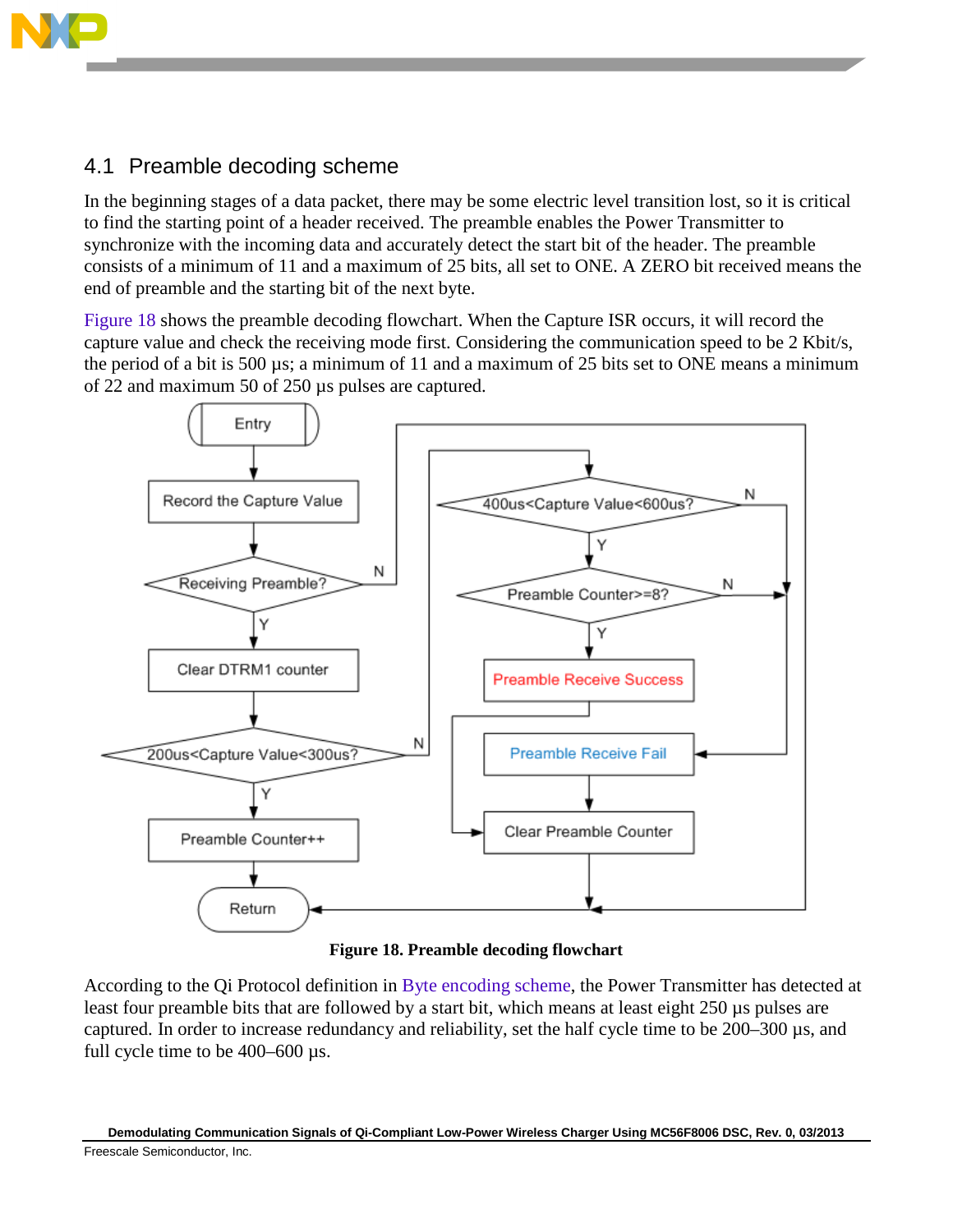

# <span id="page-13-0"></span>4.2 Bit decoding scheme

## **4.2.1 Method 1: Traditional method**

After the preamble is successfully received, bit receiving of the following header and data begins. One electrical level transition at half cycle during full cycle means a bit ONE received, or a bit ZERO received. If the electrical level transition is not at half cycle point or full cycle point, the bit receive fails and returns to the initial preamble receiving mode. The following figure shows the bit decoding flowchart of method 1.



**Figure 19. BIT decoding flowchart of method 1**

## **4.2.2 Method 2: Optimized anti-jamming algorithm**

In order to improve the communication reliability between the Power Receiver and Transmitter, a new method with optimized anti-jamming algorithm is developed to filter the glitch on the communication wave. The flowchart is shown in the following figure.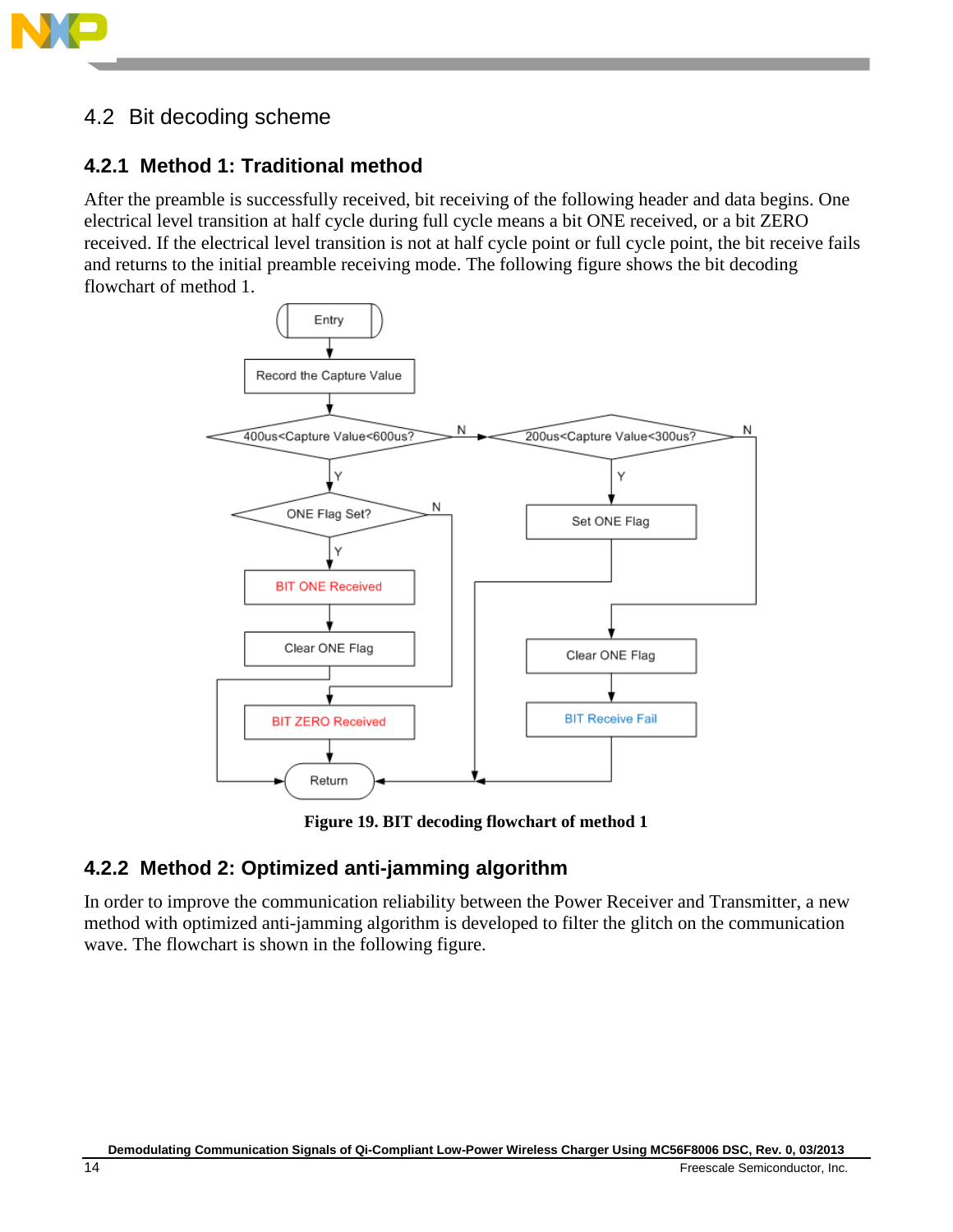







**Figure 21. Bit receiving wave with anti-jamming algorithm** 

<span id="page-14-0"></span>**Demodulating Communication Signals of Qi-Compliant Low-Power Wireless Charger Using MC56F8006 DSC, Rev. 0, 03/2013** Freescale Semiconductor, Inc.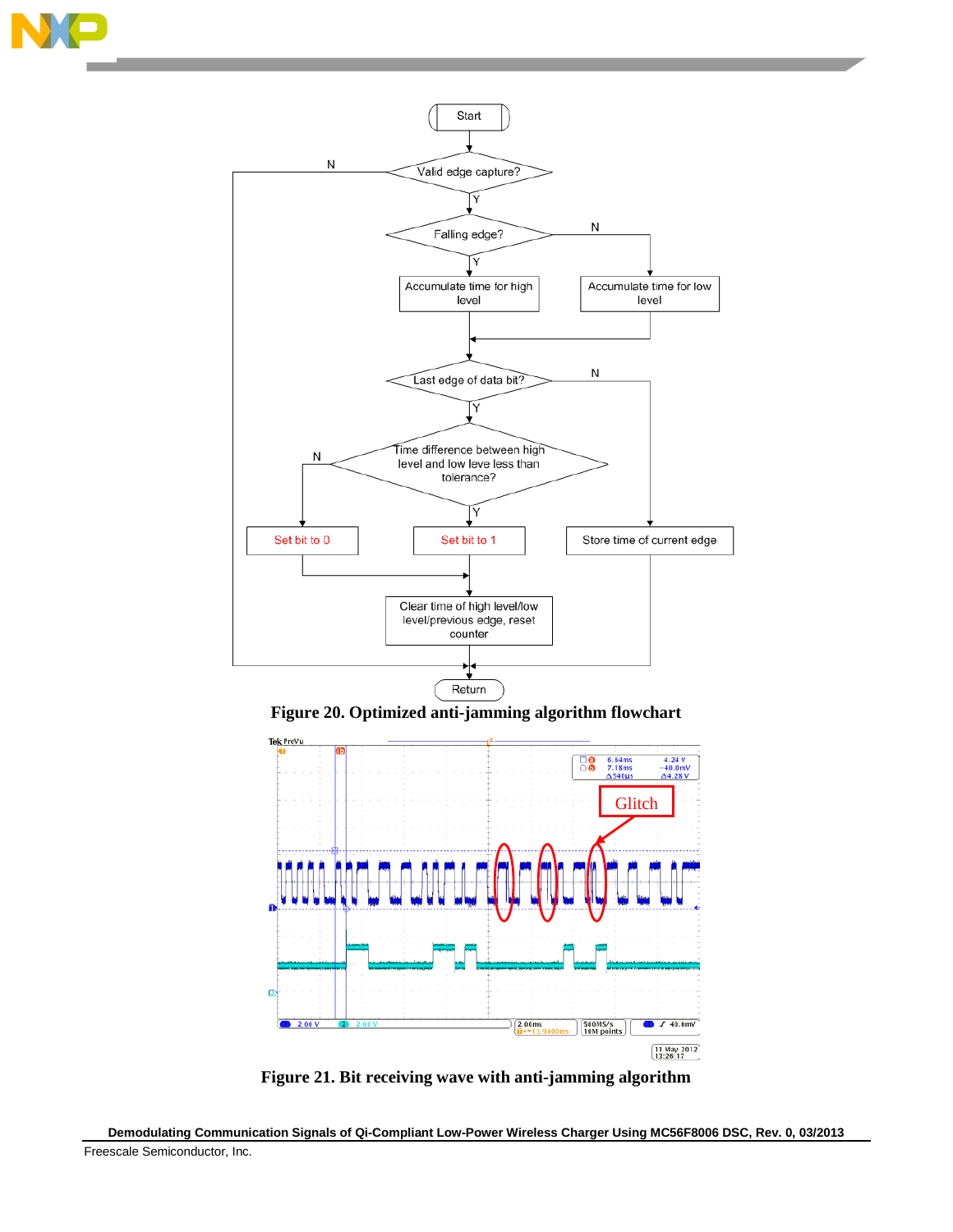

As shown in [Figure 21,](#page-14-0) Channel 1 indicates communication wave, and Channel 2 indicates the data bit received by DSC. By using the optimized anti-jamming algorithm in software, the glitch on the communication wave is filtered and the DSC receives the correct data. Thus, the communication system becomes more reliable.

# <span id="page-15-0"></span>4.3 Byte decoding scheme

[Figure 22](#page-15-1) shows the byte decoding flowchart. An 11-bit asynchronous serial format is used to transmit a data byte. Each time a bit received success will be stored. After 11 bits received, even check will determine whether the byte received is correct or incorrect. An incorrect byte received will make the state return to initial preamble receiving mode.



<span id="page-15-1"></span>**Figure 22. Byte decoding flowchart**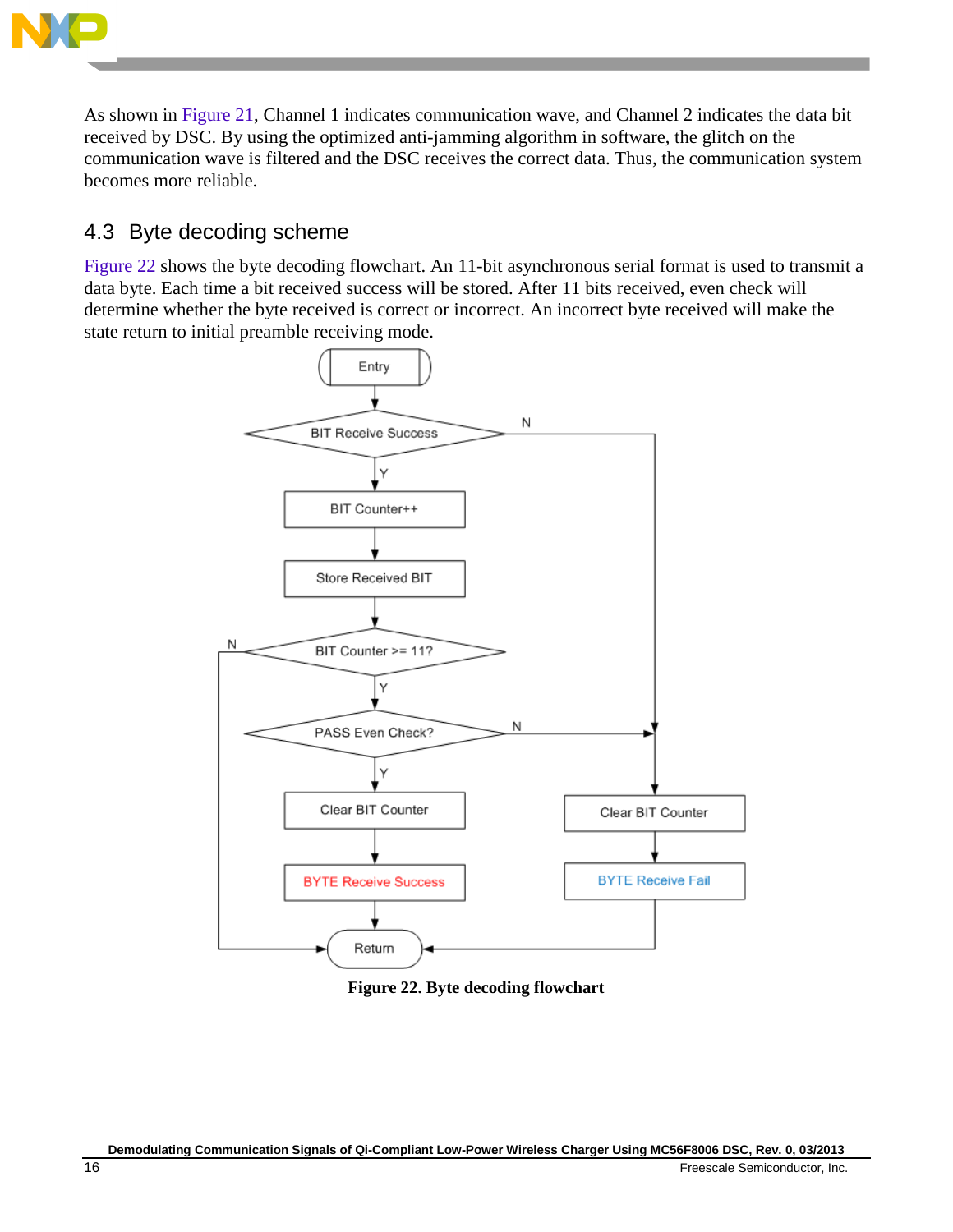

## <span id="page-16-0"></span>4.4 Packet decoding scheme

The header consists of a single byte that indicates the packet type. In addition, the header implicitly provides the size of the message contained in the packet. After the first byte (Header) is successfully received, the length of the packet can be determined.

[Figure 23](#page-16-1) shows the packet decoding flowchart. When all bytes of the packet have been received, checksum will be calculated to judge whether the packet received is correct or not. If a correct packet is received, packet analysis will start, or the packet will be discarded.



**Figure 23. Packet decoding flowchart**

<span id="page-16-1"></span>**Demodulating Communication Signals of Qi-Compliant Low-Power Wireless Charger Using MC56F8006 DSC, Rev. 0, 03/2013** Freescale Semiconductor, Inc.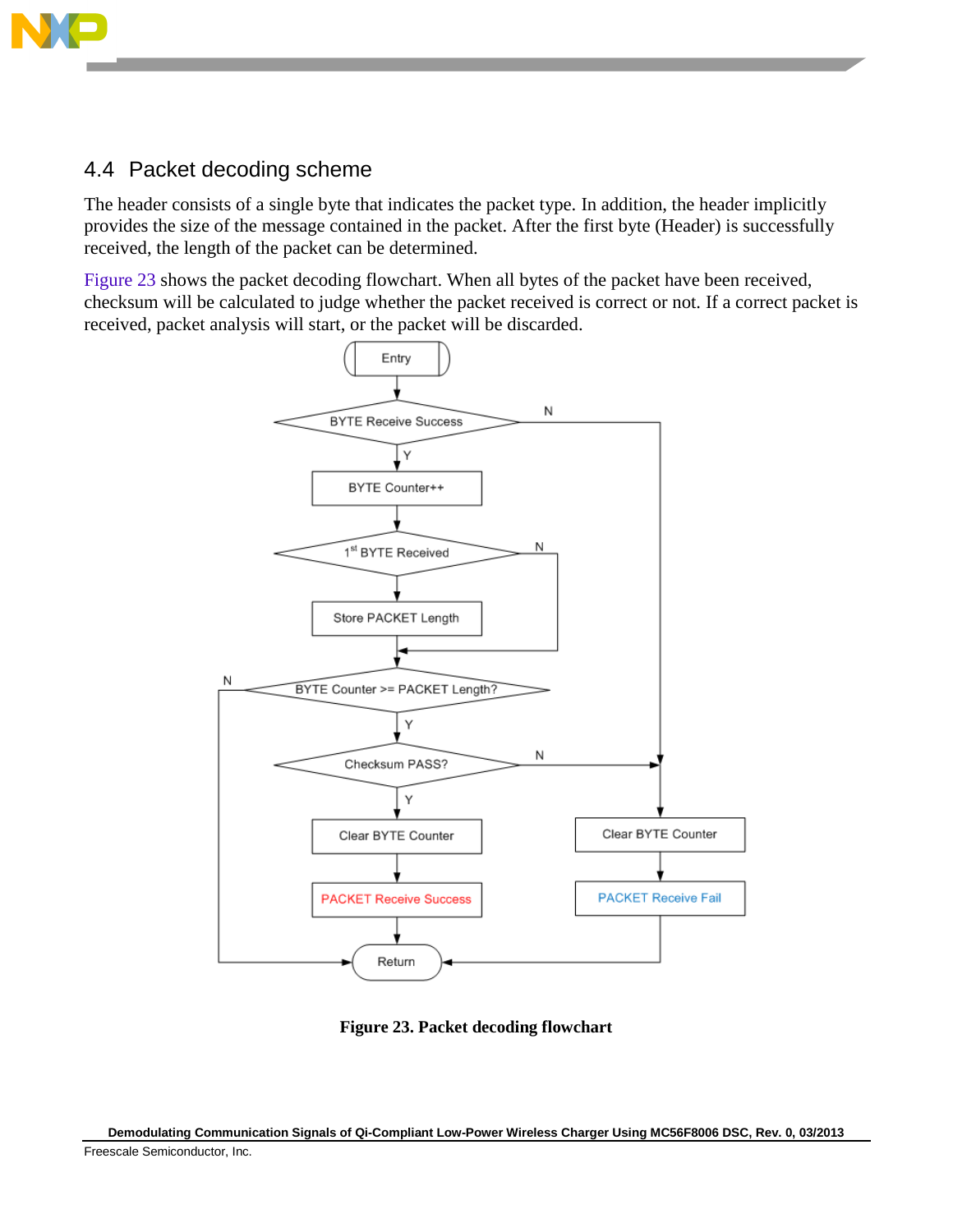

# <span id="page-17-0"></span>4.5 Overtime detection

Overtime detection helps to make the state return to preamble receiving mode when the DTMR1 counter exceeds 800 µs. The compare ISR of DTMR1 is used to realize this function. If the overtime compare event occurs, all the related registers and variables will be cleared. The following figure shows the overtime detection flowchart.



**Figure 24. Overtime detection flowchart**

# <span id="page-17-1"></span>**5 Test results and conclusion**

### <span id="page-17-2"></span>5.1 Test result

As shown in [Figure 25,](#page-18-0) demodulation circuits correctly demodulate the communication data from the input coil voltage as channel 3. DTM1 module of MC56F8006 DSC analyses the input wave as channel 2, and the correct ONE or ZERO bit information as channel 1.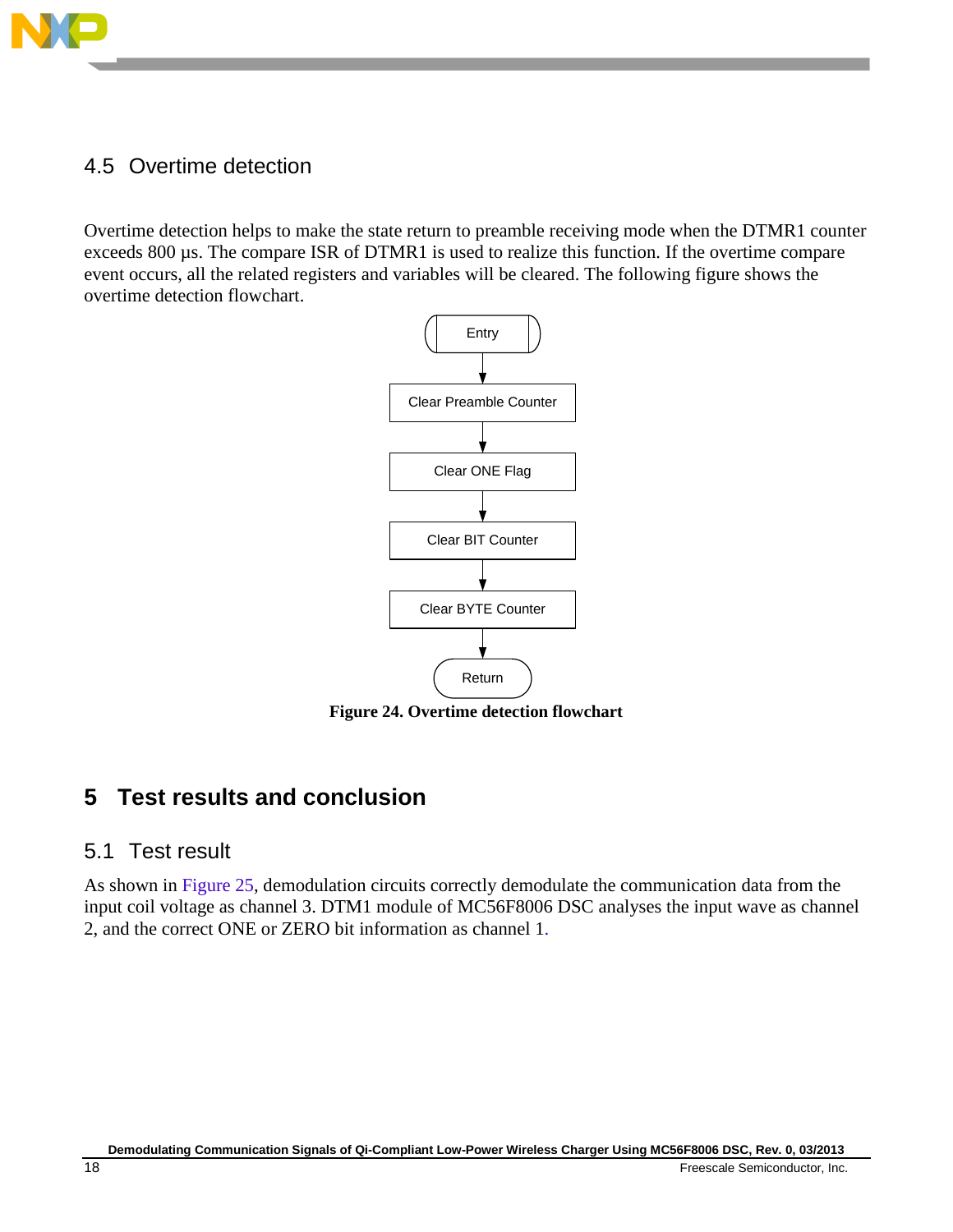



**Figure 25. Communication demodulation test wave**

<span id="page-18-0"></span>The complete packet demodulated by MC56F8006 DSC is shown in [Figure 26.](#page-18-1) This data is obtained from FreeMASTER debugging tools when the system is operating. All the starting packets including Signal Strength Packet, Identification Packet, and Configuration Packet are received correctly according to the Qi protocol.

|                             |      |            | 1000 <sub>1</sub> |                                |  |
|-----------------------------|------|------------|-------------------|--------------------------------|--|
| wRec_byte[3]                | 0x3  | <b>HEX</b> |                   | <b>Current Receive Control</b> |  |
| wRec_byte[4]                | 0x0  | <b>HEX</b> | 1000              | <b>Error Packet</b>            |  |
| wRec bvte[5]                | 0x3  | <b>HEX</b> | 1000              |                                |  |
| bStart_Ping_byte[0]         | 0x1  | <b>HEX</b> | 1000              |                                |  |
| bStart_Ping_byte[1]         | 0x7c | <b>HEX</b> | 1000              | <b>Signal Strength Packet</b>  |  |
| bStart Ping byte[2]         | 0x7d | <b>HEX</b> | 1000              |                                |  |
| bStart_Ping_byte[3]         | 0x71 | <b>HEX</b> | 1000              |                                |  |
| bStart_Ping_byte[4]         | 0x10 | <b>HEX</b> | 1000              | <b>Identification Packet</b>   |  |
| bStart_Ping_byte[5]         | 0x0  | <b>HEX</b> | 1000              |                                |  |
| bStart_Ping_byte[6]         | 0xff | <b>HEX</b> | 1000              |                                |  |
| bStart_Ping_byte[7]         | 0x76 | <b>HEX</b> | 1000              |                                |  |
| bStart_Ping_byte[8]         | 0x54 | <b>HEX</b> | 1000              |                                |  |
| bStart_Ping_byte[9]         | 0x32 | <b>HEX</b> | 1000              |                                |  |
| bStart_Ping_byte[10]        | 0x10 | <b>HEX</b> | 1000              |                                |  |
| <b>bStart Ping byte[11]</b> | 0x9e | <b>HEX</b> | 1000              |                                |  |
| bStart_Ping_byte[12]        | 0x51 | <b>HEX</b> | 1000              | <b>Configuration Packet</b>    |  |
| bStart_Ping_byte[13]        | 0xa  | <b>HEX</b> | 1000              |                                |  |
| bStart Ping byte[14]        | 0x0  | <b>HEX</b> | 1000              |                                |  |
| bStart Ping byte[15]        | 0x0  | <b>HEX</b> | 1000              |                                |  |
| bStart_Ping_byte[16]        | 0x0  | <b>HEX</b> | 1000              |                                |  |
| bStart Ping byte[17]        | 0x0  | <b>HEX</b> | 1000              |                                |  |
| bStart_Ping_byte[18]        | 0x5b | <b>HEX</b> | 1000              |                                |  |

<span id="page-18-1"></span>**Figure 26. Packet demodulation by MC56F8006 DSC**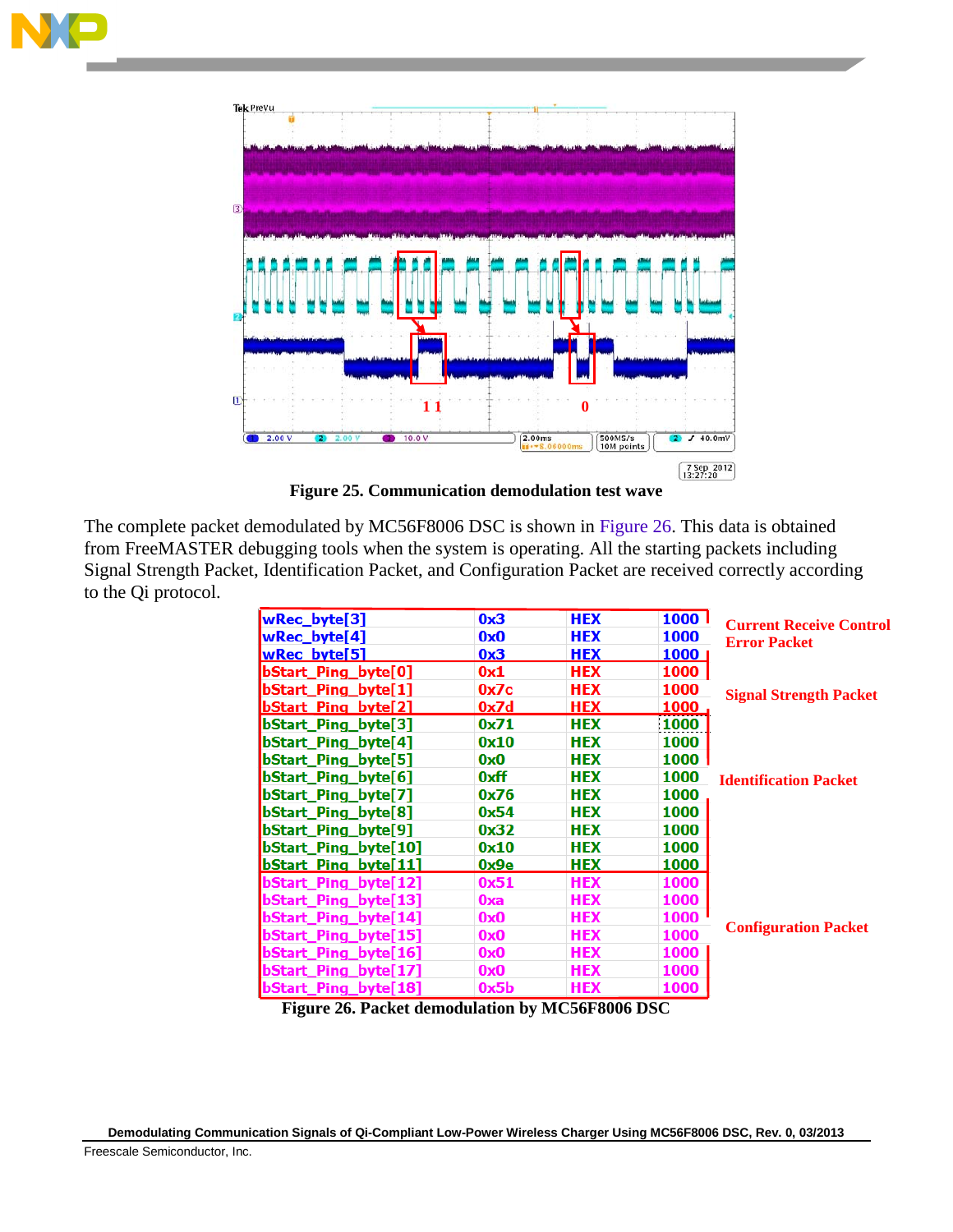

# <span id="page-19-0"></span>5.2 Conclusion

The low-power wireless charger compliant to the Qi protocol is becoming more common today. Communication signal demodulation strategy is the most critical technology to the charging performance. In this application note, a complete solution to demodulating communication signals from power wave with MC56F8006 DSC is provided, which has high reliability and very low cost. It can be easily used in all Qicompliant A types and B types low-power wireless chargers with wide input voltage from 5–19 V. The solution could also be easily used for other parts of Freescale DSC family.

**Demodulating Communication Signals of Qi-Compliant Low-Power Wireless Charger Using MC56F8006 DSC, Rev. 0, 03/2013**